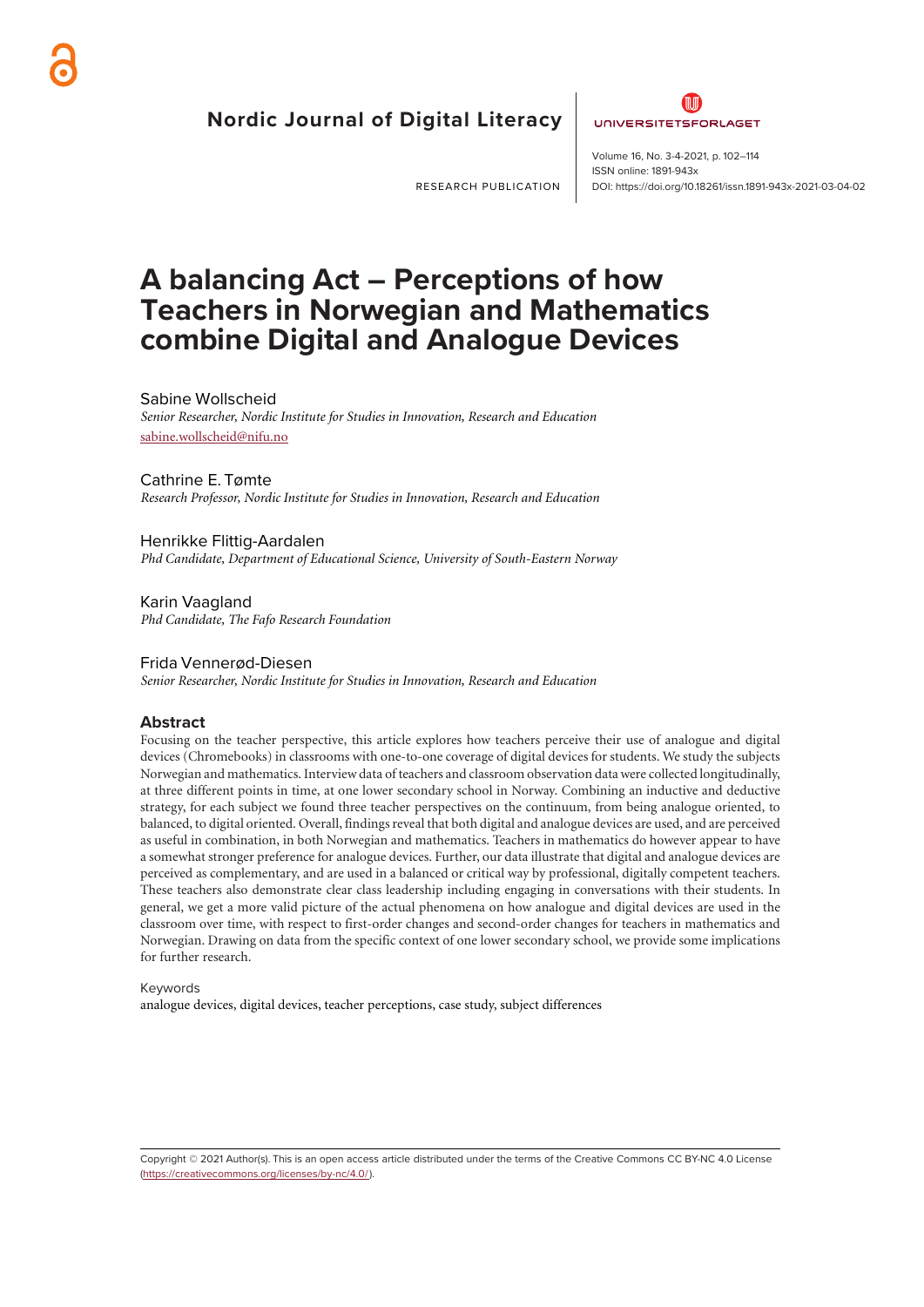# **Introduction**

Digital change has been impacting upon societies for some decades, and schools have been increasingly integrating digital devices for learning – here defined as portable computers – at different paces (e.g., Elstad, 2016; Islam & Gronlund, 2016).

The aim of this article is to explore how teachers perceive using digital and analogue devices (e.g., pens and paper) in class, where students have their own digital device. Previous studies on how teachers combine and perceive such devices have used mostly cross-sectional and single case design (e.g., Beckman, Bennett, & Lockyer, 2014; Åkerfeldt, 2014); only a few have used longitudinal design to study change. Doron and Spektor-Levy (2018), for example, found both positive and negative changes in teachers' commitment to the implementation of digital devices for each student. Comparing the use of analogue and digital devices for teaching, scholars often neglect the specific role of teachers as mediators for learning, despite clear evidence that teacher characteristics matter for student learning (e.g., Blömeke & Olsen, 2019). Besides, school subjects differ in their epistemology, with implications for teachers' choice and use of digital and analogue devices. For writing and reading instruction, research points in favour of using a mix of digital and analogue devices (e.g., pens and paper) for different purposes, such as note-taking and memorizing (Berninger, Nagy, Tanimoto, Thompson, & Abbott, 2015; Santangelo & Graham, 2015).

The implementation of new technology often refers to 'first order' and second order' barriers. The former is about external barriers, such as lack of access to the right equipment and knowledge of how it works, while the latter is about cultures, attitudes and motivations for adopting new technology, and is often difficult to overcome (e.g., Rienties, Brouwer, & Lygo-Baker, 2013). Change can also be understood as a two-step process: 'First order change' means doing the same, but with a new technology, and 'second order change' implies that the activities themselves are redefined. While the former might comprise relatively simple processes to optimize established practices, the latter involves the introduction of radically new practices replacing the old. To succeed, the school principal plays a role in initiating different understandings of what digitalisation means for pedagogical practice (Genlott, Grönlund, & Viberg, 2019).

Studies of the use of digital devices in classrooms with one-to-one coverage provide many examples, mostly of first order changes (e.g., Gilje et al., 2016; Igland, Skaftun, & Husebø, 2019). For a lower secondary school in one municipality, Igland, Skaftun and Husebø (2019) found that digital devices were used during about half of the instruction time, and that they were used mostly in Norwegian and other languages, least in mathematics. Thus, digital devices had become a natural part of students' and teachers' everyday lives. This study, however, was limited to the teachers' discourse on the importance of digital devices in their own classrooms.

This article, however, addresses the use of digital and analogue devices in combination, more specifically, the relationships between teacher perspectives on how they adapt such devices in Norwegian and mathematics. Drawing on data from a longitudinal evaluation study in one municipality, which implemented the device Chromebook, it aims to describe similarities and differences in how teachers in the two subjects Norwegian and mathematics perceive using digital and analogue devices in class.

Given an increasingly integration of digital devices in schools (Olofsson, Lindberg, Fransson, & Hauge, 2015), and evidence on the benefits of analogue devices for learning (e.g., Mangen, 2018), we address the following research question: How do teachers in one lower secondary school perceive using analogue and digital devices in mathematics and Norwegian, and do their perceptions change over time? Choosing Norway as a country context,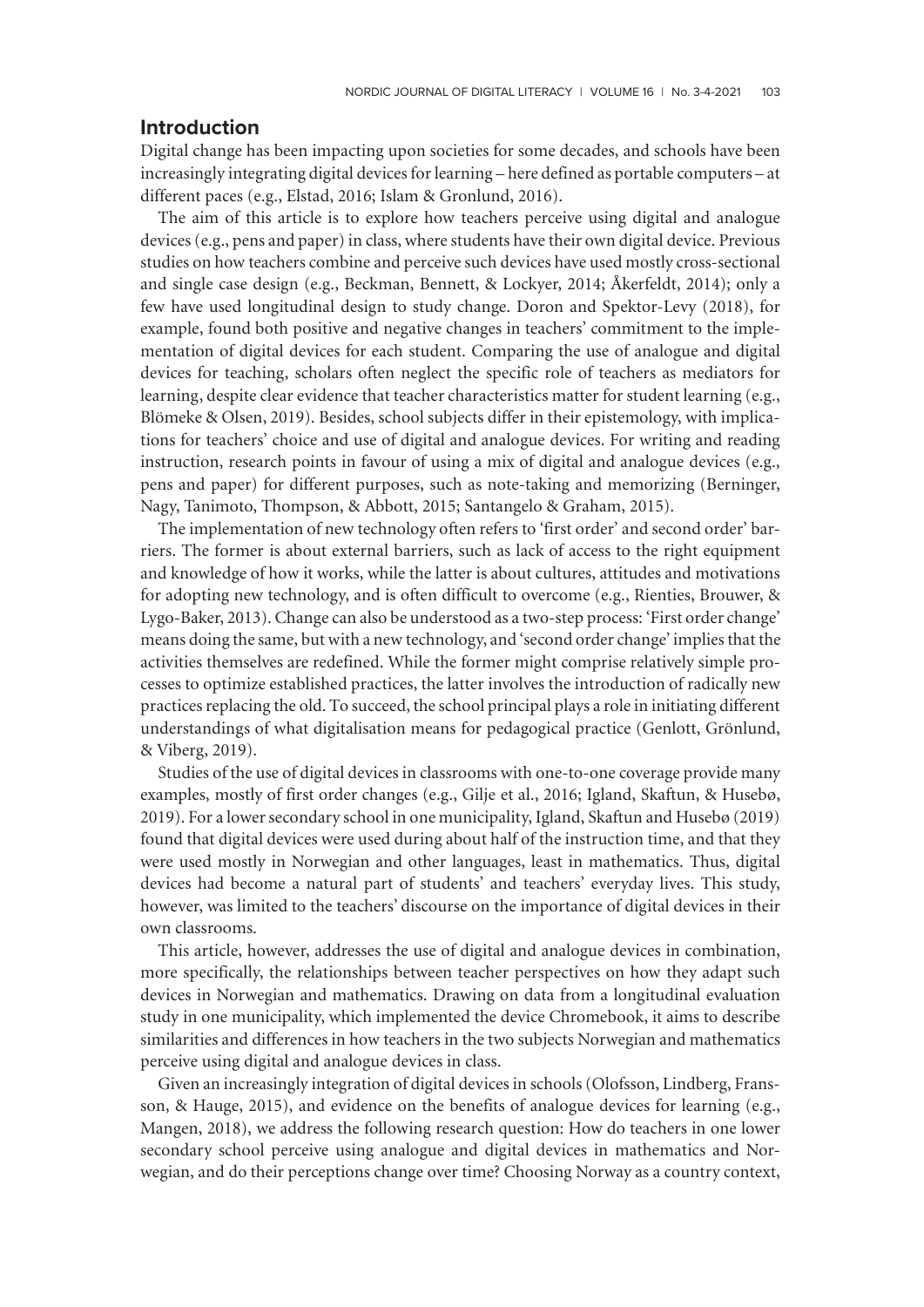denoted as 'early adopter' (Rogers, 1995) of digital innovations, our study is ground-breaking, as it addresses the complexity in combining different devices in class by using several data sources over several points in time. Thus, it contributes to international research on teachers' use and perceptions in combining analogue and digital devices in class and changes over time.

When speaking of 'a balanced way' we mean that teachers combine analogue and digital devices in a purposeful way. That means that teachers decide to include digital devices in their teaching as one of several resources to hand, to promote variation for their students.

# **Theoretical background**

Our choice of three theoretical perspectives was informed by the research question.

First, the socio-cultural perspective focuses on social interactions and how humans use cultural artefacts in learning processes (e.g., Vygotsky, 1978). Drawing on the idea that humans learn and develop themselves in interactions with other humans and artefacts, this perspective explores how human actions are situated in cultural, historical, and institutional practices (e.g., Säljö & Moen, 2001). Communication is supposed to draw on common ways of using language and thinking by social practices and using different cultural devices (Mercer & Littleton, 2007), and human higher mental functions and actions are assumed to be mediated by artefacts (e.g., Vygotsky, 1978), that is, man-made resources. These mediated artefacts, for example, solve problems or translate information comprising language (e.g., dialogue language; body language), signs (e.g., letters) or devices (e.g., laptops, book) (Säljö, 2001). In learning situations, mediated artefacts might impact human actions in an essential way (Wertsch, 1991). It is crucial that teachers reflect carefully on which artefacts to choose, and in which way these should be used in current situations (Säljö, 2001). As such, digital devices provide several possibilities for pedagogical purposes, for example dialogic engagement among students (Wegerif, 2007). Mercer and Hodgkinson (2008) state that social dialogue in class is crucial for developing understanding and constructing knowledge. Characteristic of such dialogue between teacher and students is active and constructive participation, building on mutual perspectives. In this dialogue, the teacher plays a crucial role as facilitator, modelling the use of digital devices.

Second, school subjects and their associated disciplines differ in their epistemology (i.e., how knowledge is structured), distinguishing between mathematics (hard) versus Norwegian (soft). Hard disciplines are characterized by an epistemology supposed to be accumulative, highly structured and with clear boundaries, soft disciplines by an epistemology that is non-accumulative, open and without boundaries (Becher & Trowler, 1989). Drawing on this distinction, we will explore similarities and differences in teacher perspectives for these two subjects. Earlier research has shown that digital devices are primarily used for writing in language subjects (Igland, Skaftun and Husebø, 2019). We assume that the subject epistemology has implications for teacher choice of analogue and digital devices.

Third, teachers need opportunities for professional development (Postholm, 2012), that is, to learn how to use and to combine different devices in a competent manner. Being digitally competent means to have various skills (e.g., cognitive, emotional and practical) for using digital devices (Eshet-Alkali & Amichai-Hamburger, 2004). Teachers' use of such devices might differ from the use of the devices in other professions, as the use requires adequate pedagogic-didactic evaluation and an awareness of its implications for learning (e.g., Røkenes & Krumsvik, 2014).Tømte (2013) found that the use of digital devices as part of a discipline makes up part of teaching practice at teacher education institutions. Teachers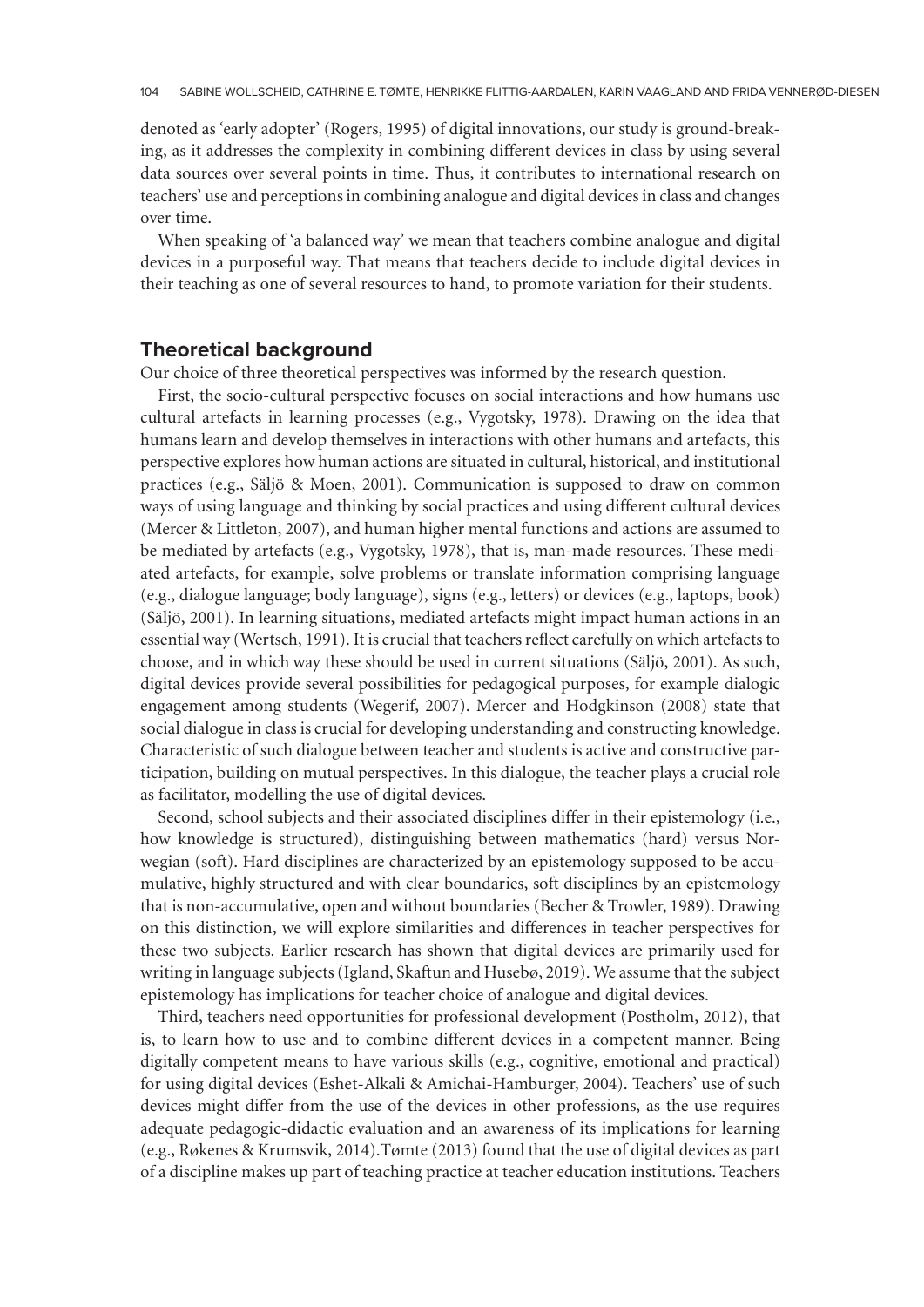are embedded in a professional context at their own school and in the municipality, where teacher professional development is provided. At the same time, they use digital and analogue devices in their private lives, where they might have developed individual preferences. As teachers in general have a certain professional freedom, their individual preferences for such devices in their private lives might affect how they use analogue and digital devices in class (e.g., Goodson, 2014).

In sum, the three theoretical perspectives comprising socio-cultural theory, assumptions on differences in subject epistemology and teacher professional development, were used as a framework when analysing the data.

# **Method**

## **Context**

Our case is one lower secondary school, with approximately 350 students and 40 teachers, located in a middle-class municipality near Oslo, in Norway. School leader and teachers provided a positive attitude toward the one-to-one implementation that was initiated and followed up by the municipality, where students at all primary and lower secondary schools received their own Chromebook. This looks like a portable computer, but it has a touchbased screen. The implementation included strategies for teachers' professional development, such as ICT network groups within and across schools. All schools had local ICT supervisors, appointed from local teachers at each school. Therefore, they had similar strategies for implementation of the digital devices. The technical aspects of the implementation were mainly successful, with very few first order barrier issues (Tømte et al., 2019).

## Data collection

Building on a larger evaluation study (Tømte et al., 2019), this article draws on longitudinal data collected at one lower secondary school, at three points of time: 2017, 2018 and 2019. Data were collected by classroom observations and interviews with a purposive sample of teachers in mathematics and Norwegian in grades 8, 9 and 10. In the evaluation study, in total 29 teachers were interviewed, 15 in Norwegian and 14 in mathematics, and 28 classroom observations were conducted.

Teachers in our sub-sample were strategically selected from the overall study. They represented different age groups, genders and years of profession, and we could follow them over the course of, maximum, three years. This article draws on interview data from six teachers (three in mathematics; three in Norwegian) and classrooms observations from their teaching. The sample consisted of four female teachers and two male. Two teachers had been a relatively long time in their profession, while the remaining teachers were either relatively newly beginning teachers, or teachers with some years of experience.

Furthermore, they represent different cases on the continuum of 'analogue to digital' preferences and use of devices. Two teachers could be described as mostly analogue oriented and two as mostly digital oriented; the remaining two teachers appeared to be balanced in their use of digital and analogue devices. Teacher interviews lasted about approximately one hour, while classroom observations were scheduled for one lesson, that is, 45 minutes. In sum, our data represent various profiles of teachers in both subjects providing a good point of departure for our analysis.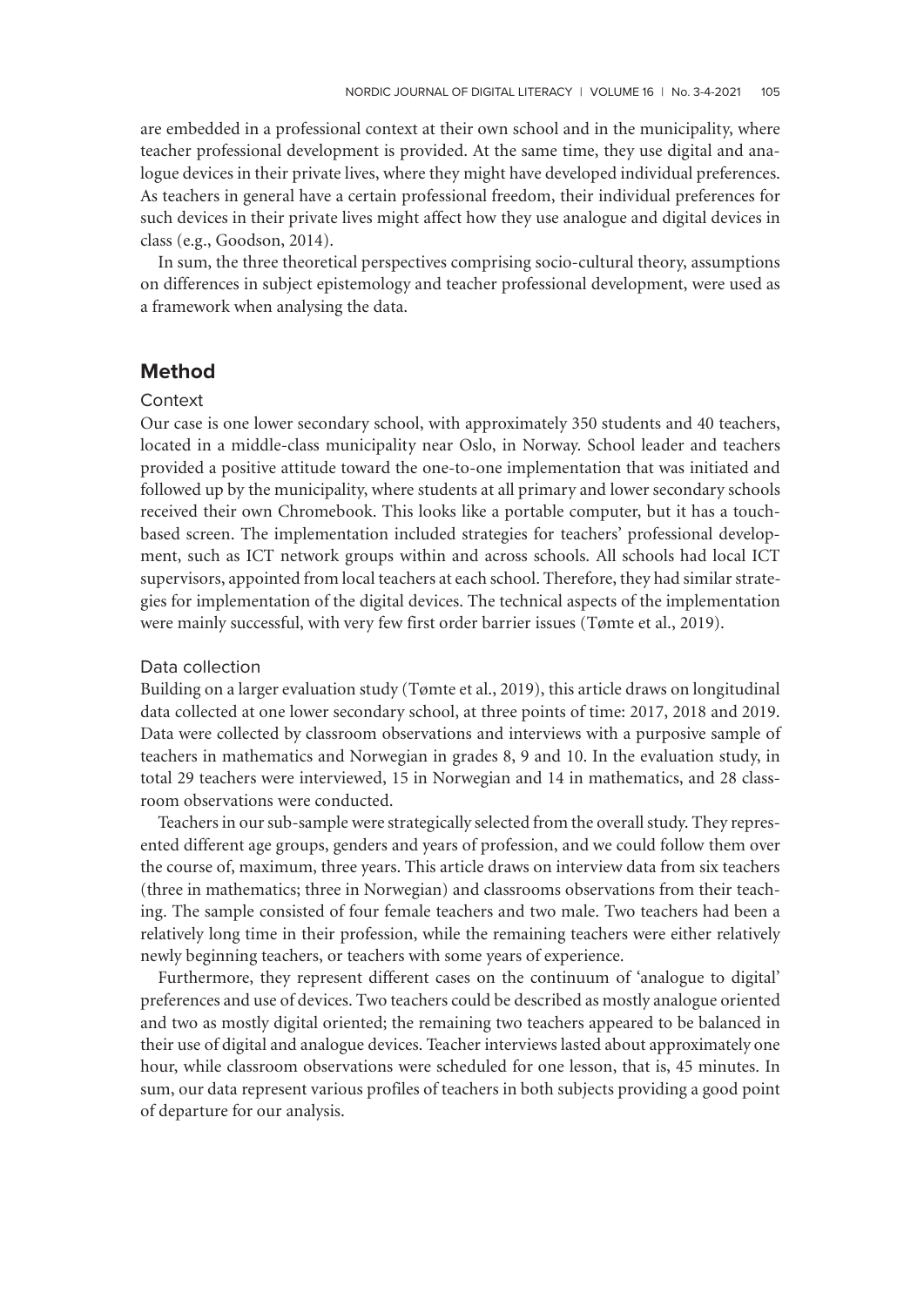### **Instruments**

We have used semi-structured teacher interview guides and observations.

The teacher interview guide included the following questions: 1) How do you use Chromebook? 2) How do you use Chromebook in class? 3) What is your perception of having one digital device for each pupil? 4) What are your experiences of the new technology?

Observation guide: the observation guide included a protocol for data collection including a standardized guideline, information about the name of the observing researcher, date and time, and ethical standards. The protocol also captured context information, for example on the subject and number of students. With respect to this article, the guide collected the following information: 1) Aim of lesson; 2) Digital and analogue device used in the lesson; and 3) Communication between teacher and students.

#### Analysis

Our approach in constructing cases of teacher perspectives was informed by thematic analysis for identifying, mapping and analysing patterns in the data, at a maximum of three time points, in order to explore changes. This implies an analysis of the transcribed material and our notes from classroom observations, by grouping and coding raw text in relevant categories, combining an inductive and deductive strategy (Braun & Clarke, 2006). By adding notes from observations to teacher interviews, we combined two different perspectives to validate our findings. Further, the analyses were validated by all authors. The first author conducted a pre-coding of the material and its results were discussed with all co-authors.

## **Findings**

We present the perspective of teachers in Norwegians and mathematics, who differ in how they balance analogue and digital devices in their attitudes. We labelled these perspectives: positively evaluating analogue devices (analogue oriented), critically reflecting both devices (balanced), and positive evaluating digital devices (digital oriented).

## Teachers in Norwegian

In the following, we describe three teachers' perspectives in Norwegian according to their combination of analogue and digital devices.

## **Analogue oriented: 'to keep handwriting is important'**

We perceived this teacher as open-minded and enthusiastic; in class she provides a perspective, where analogue and digital devices are equally applied. She mentions her membership in a network, helping colleagues in how to use digital devices. For this teacher we collected data in 2017, 2018 and 2019.

Addressing the relation between using digital and analogue devices, she stresses the importance of choosing digital devices with 'a clear purpose'. At the same time, she refers to the continuous use of analogue devices like the blackboard, for example, when she started discussing a new topic with students by using mind maps. She highlights being better connected to her students when using blackboard instead of a digital device. This teacher also shows an attitude towards handwriting and analogue devices to continue to be important for future learning. She refers to students still preferring handwriting, which might be related to a rule she introduced, requiring handwriting until grade 9: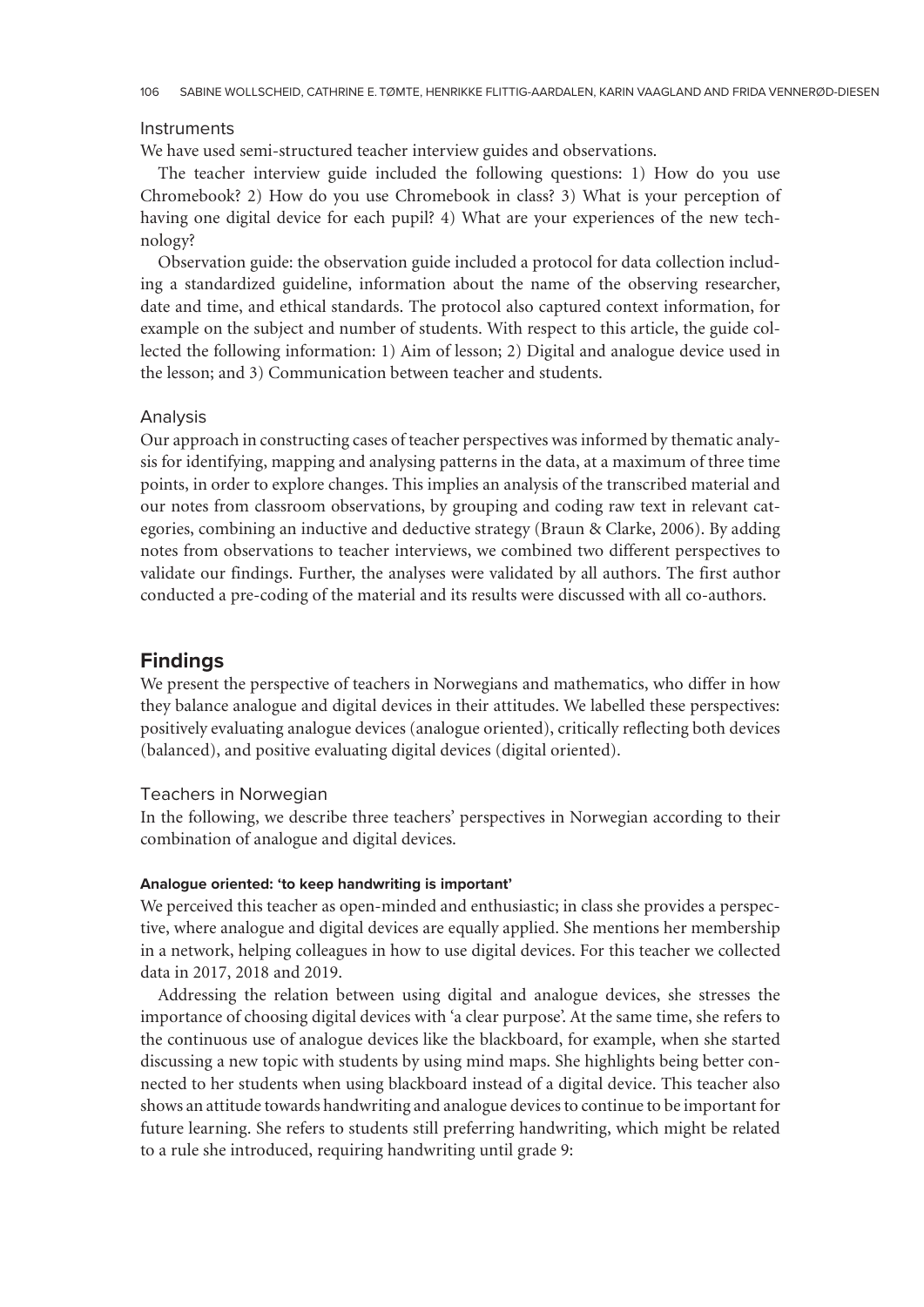[Students] are not allowed to take notes on the screen, while I am writing on the board, because I think to keep handwriting is important. This has worked very well, even if it has been challenging. (2018)

This quote indicates a certain authority. For her, both kind of devices appear to be important for developing teaching strategies; in the following, she stresses the advantage of spontaneity when using analogue devices:

The blackboard is very nice because it makes it easier to be spontaneous. And making posters – the process of copying and thinking is different from that of being digital … students interact in a different way, compared to when they use the screen. (2019)

Moreover, this teacher refers to higher education when arguing in favour of a varied use of devices:

At the university, there are still written exams on paper, which legitimates the importance of using both … screen and paper. At the same time, they should become more digitally[competent]. (2017)

This teacher says it is simple to switch between digital and analogue devices by closing the computer screen. Additionally, she refers to the perception of 'losing her students' behind the screen, indicating her worry of losing control.

Notes from classroom observations (2018-19) support this perspective of a purposeful, competent and varied use of learning devices. During the first part of the lesson, she uses analogue devices and traditional methods like newspaper articles, reading aloud and dialogue, switching to Chromebook in the second part. In the lesson observed in 2018, this teacher used Chromebook in various ways, by introducing several digital artefacts (e.g., Google Docs and Google Classroom), providing probable alternatives to students on how they could create digital collaborative texts. She also introduced a packet of biscuits, for helping students to activate their senses, such as the taste, smell, texture and sound of it, in order to stimulate them to write a descriptive text in collaboration.. The way this teacher used dialogue to guide the lesson with a varied use of artefacts proved to be meaningful in creating a diverse learning environment. At the same time, this example shows the importance of leadership, especially when using digital devices, not necessarily having an intrusive role in class. To acquire learning strategies becomes important, and this empathizes her point on how to combine analogue and digital artefacts.

In 2019, this teacher compares an earlier period when students had to take handwritten notes when they were free to use Chromebooks. She reflects over her own inability to know when students are ready with their digital notes, as they might escape into a game on-screen. For her its use has an impact on students' concentration, but she acknowledges that this generation is used to a rapid flow of actions, compressed information and new things continually happening. As she says: 'It's just what society has become.'

In general, data reveal a purposeful perspective. This teacher highlights the importance of a good combination, even stressing that digital devices have become important in education. From her point, digital devices will never catch all attention; they are 'just a tool' and 'do not necessarily make things better'. The point is rather 'how to use them'.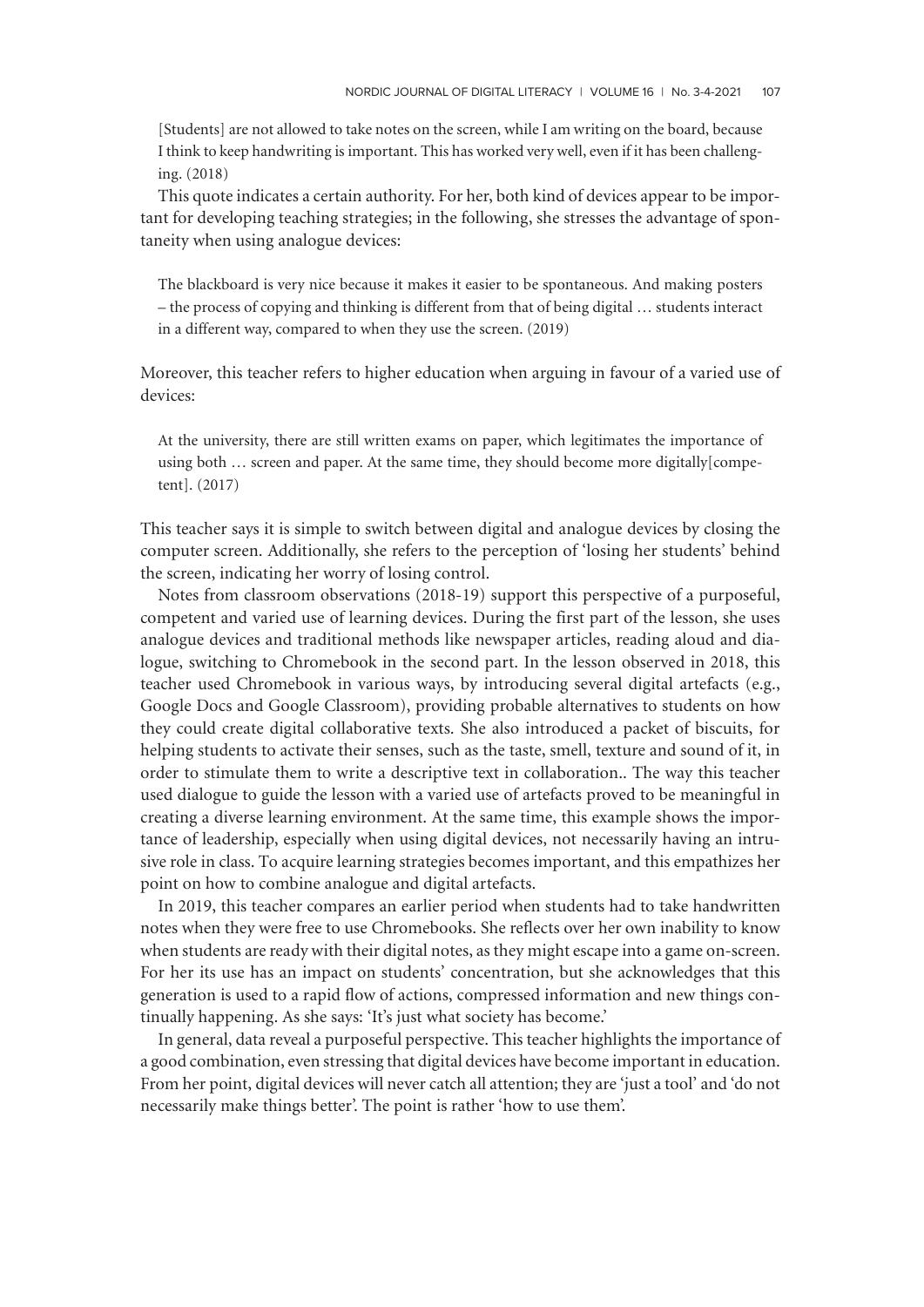## **Balanced: 'I do not think it is the technology the students are enthusiastic about […] it is rather the exciting story'.**

We perceived this teacher as less enthusiastic with respect to the school's digital strategy, but as competent and supportive. For this teacher, we collected data in 2018 and 2019. Being relatively balanced in his narrative, he highlights the importance of a good story compared to new technologies:

I do not think it is the technology students are enthusiastic about; … it is rather the exciting story – the narrative. … Thus, I try to make my lesson exciting. Of course. you can use the Chromebook to make the lesson exciting. (2019)

Our interview data reveal a reluctant perspective towards using digital devices. Here, this teacher positively comments on a school day without an Internet connection:

That day was a funny day. … and we made the best of it. We should have more of those days. … I perceive that we use time very efficiently on days without an Internet connection. (2018)

In this quote, the teacher might also refer to the freedom in teaching before the one-to-one implementation. Later, he refers to his own 'balanced' approach using the Chromebook. When asked how he usually uses the Chromebook in class, this teacher refers to the device as a kind of notebook: 'This is what I am using it most for.' Comparing Chromebook for notetaking to the traditional notebook, he argues that the two modes, analogue and digital, are relatively similar, 'at least to a certain degree'. Further, he gives the impression that he prefers writing on the blackboard, even while referring to the Chromebook:

I still draw and write much on the blackboard, but the Chromebook is nice to use to explain something that students can connect with pictures. Then they memorize better and understand better …. When they see a picture, they can relate it to knowledge. … Then I compose sequences of pictures and tell a story around it. (2018)

The two lessons we observed can be described as different. In 2018, the teacher combined digital and analogue devices in a concerted manner. In the second lesson, in 2019, he used exclusively printed books. The lesson in 2019 can be characterized as traditional, with paper reading material, individual reading and dialogue between teacher and students, while that of 2018 revealed a mixed picture in combining analogue and digital devices in a highly professional manner. These observations alone cannot reveal a real change over time, from choosing analogue to more digital methods. However, during the interview this teacher points out that he has developed over time in using the Chromebook, together with his class. For his students, the most difficult aspect of the work was finding and managing digital documents. This was commented on by the teacher: 'Finding and managing digital documents was an issue at the beginning, but keeping track of documents is still an issue for students, and might improve over time, maybe.'

This statement, when compared with our observations, indicates that changes over time are difficult to identify, and that these seem to be rather minor.

## **Digital oriented: '…it is fantastic to have such easy access to a device'**

The third perspective is characterized by stressing the importance of digital competency and use of digital devices. For this teacher, we collected data in 2017 and 2018. She appears to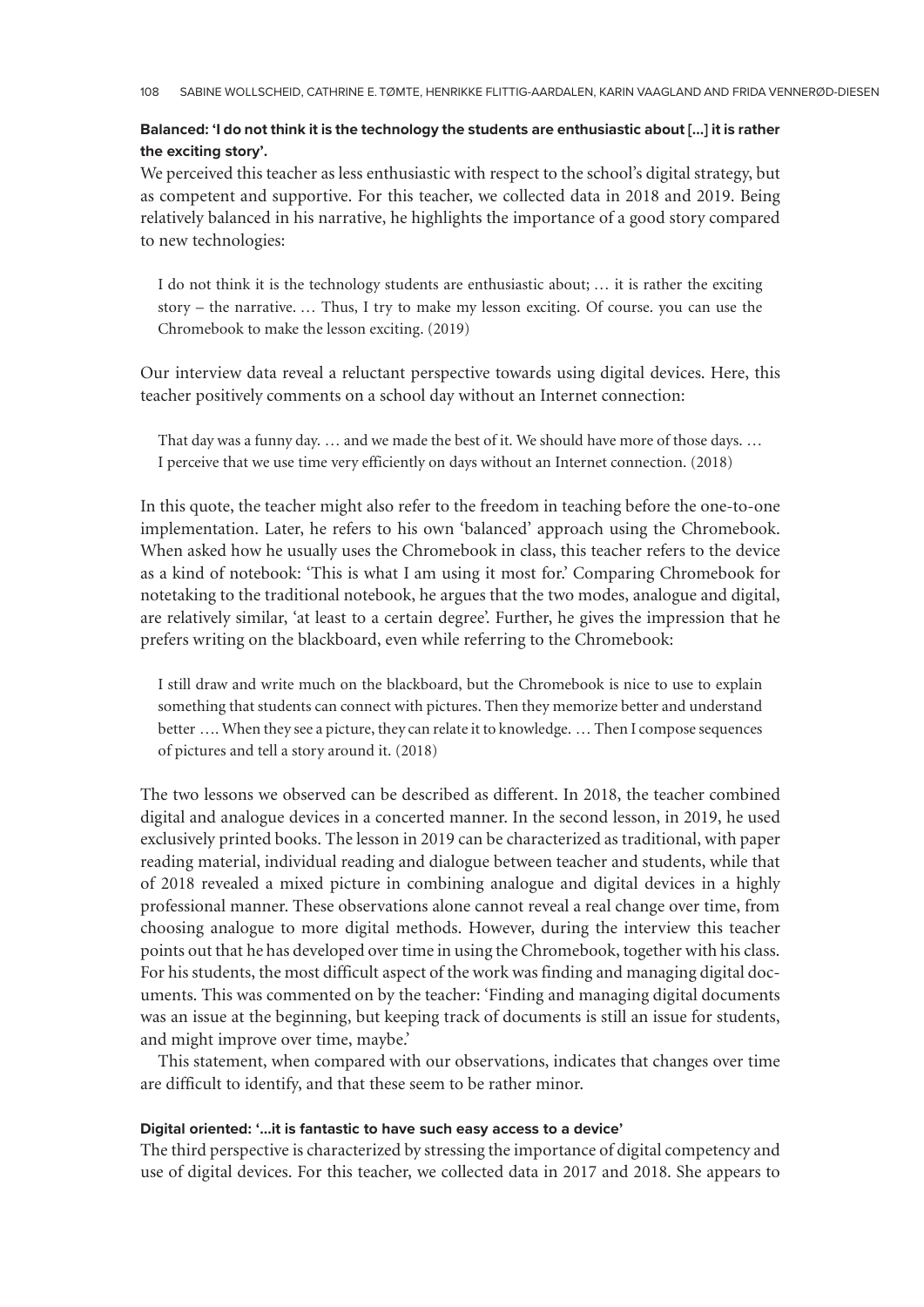have used digital devices for a long time: 'As a teacher in Norwegian all work and writing has been in a digital mode for years' (2018). She refers to Chromebook mainly as a tool for text production, followed by its use for the creation of presentations and increasing possibilities, for example for assessment, sharing documents and collaborative writing. Her narrative as a 'digital teacher' might also be related to her role in the ICT network at her school.

The class observation reveals the impression of a well-organized teacher and competent class manager. During the interview in 2018 she points to routines when using Chromebook: 'I ask them to close it down very often; they should have it closed down when the lesson starts.' Such routines become further evident during an observation in 2018, where the teacher discusses a film with her students, switching between traditional conversations with students and between students and using devices such as Chromebook, the smartboard and the learning platform.

She also suggests the possibility of using Word in an analogue mode, which means the possibility of typing offline, and she reports that her students have not written by hand for a long time; she does not critically reflect on this issue, when compared with her colleagues' perspectives, a perspective which combines the use of digital and analogue devices.

## Teachers in mathematics

In the following, we describe three teachers' perspectives in mathematics according to their combination of analogue and digital devices in class.

#### **Analogue-oriented teacher**

This perspective reveals an experienced user of digital devices reflected in his role as a former ICT supervisor. Despite his history in using digital devices and showing a positive attitude to the implementation of Chromebook, this teacher reveals an analogue-friendly perspective:

Research shows that pupils learn more when taking notes by hand … this is the reason why I tell them to take notes by hand … if taking notes digitally, the brain does not work in the same way .., they learn less in-depth. This is my point. (2019)

The impression of a purposeful use of different devices is supported by our observations, where this teacher combines analogue and digital devices. At the same time, he reflects a positive attitude towards the use of digital devices: 'It is obvious. The PC is a fantastic tool.' One of his core points is that engagement matters, and not the device as such:

… engagement is the point, not the device. … We have to create motivation to learn in another way. … irrespective of which tool we use, it is engagement that creates learning, not the tools… (2019)

Even though this teacher refers to having used digital devices for a long time, classroom observations reveal the impression of a rather traditional lesson, where the Chromebook is rather used in a static and 'analogue' instruction mode. A weakness of the data from this teacher is its limitation to 2019, and thus, allows no statements of change over time.

#### **Balanced**

Another teacher, female and in her 30s, reveals a perspective in combining analogue and digital devices and a reflective attitude. We collected data for 2018 and 2019. Classroom observations revealed a broad range of analogue devices, such as calculator, paper book, pen,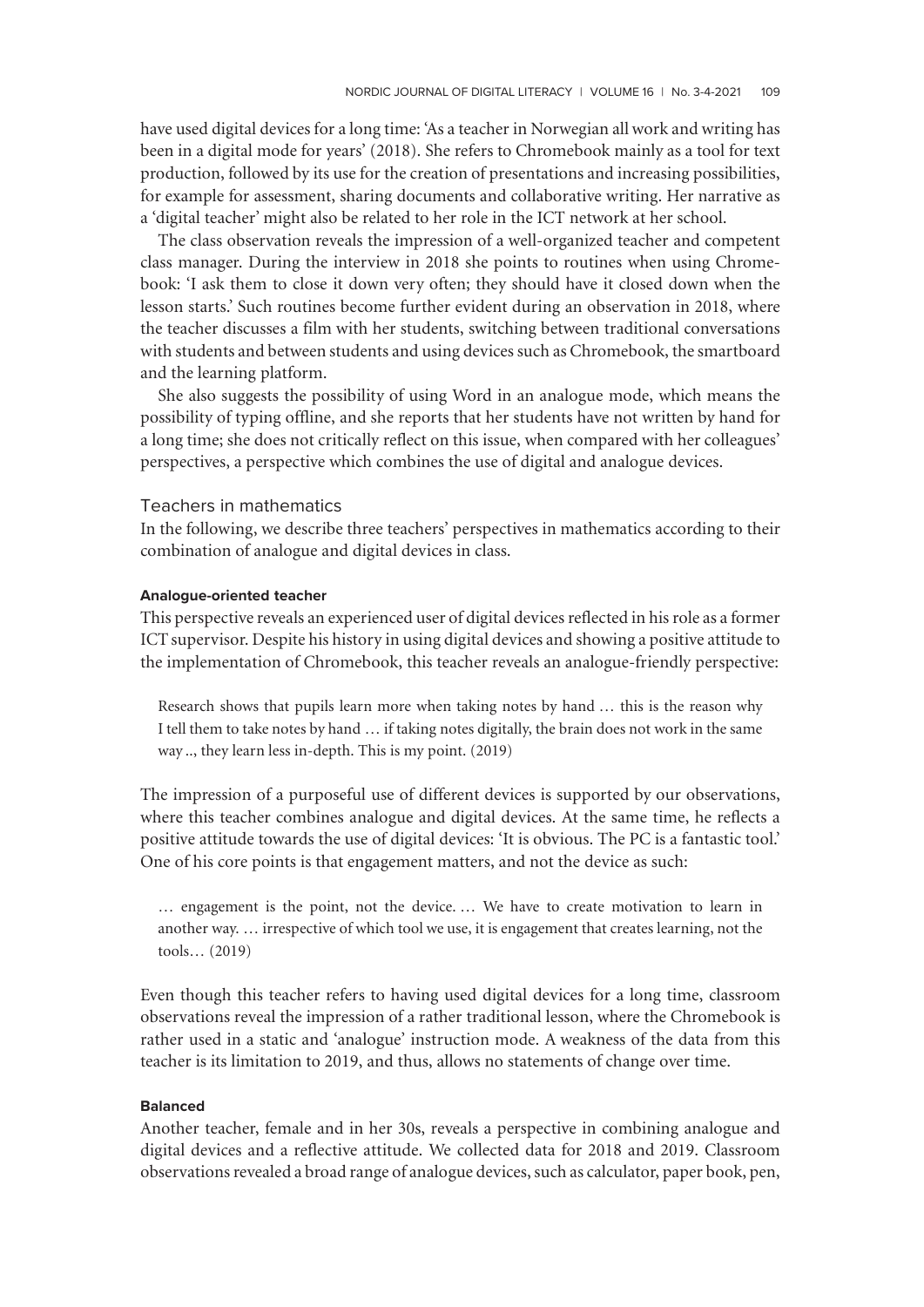notebook and blackboard in addition to Chromebook. However, she prefers to use Chromebook in an offline mode.

Her perspective, however, reveals changes in ways to combine analogue and digital devices. She refers to years before the one-to-one implementation, when she had to book a set of computers beforehand and thus, felt a compulsion to work in a digital mode during the whole lesson. Mentioning the one-to-one implementation, she appears to have gained more professional freedom in choosing and combining different devices, illustrated by the following quote: '[N]ow, we can use digital devices when it is purposeful. It is easier now to use them for shorter periods.' The following statement from the interview in 2019 indicates an increased consciousness in using different devices:

Over time, I might have become more conscious in terms of situations when it is most appropriate to use digital devices and when it is most appropriate to use handwriting.

For future use this teacher argues for a combination, referring to the importance of analogue devices for parts of her subjects: 'In mathematics … writing and the analogue is still important, also when working with geometry' (2019). When asked about her attitude towards the relation between analogue and digital devices, she takes a balanced perspective stressing learning benefits of handwriting and a 'connection to learning, from the eye to the hand'. Even though reflecting over the importance analogue devices for learning, at the same time she appears to downplay their importance for the future, illustrated by the following quote: 'Fewer and fewer professions require handwriting. In the future it is the PC they will encounter.' (2019)

### **Digital oriented: 'I am very happy to use digital devices.'**

A third teacher, female and in her 30s, reveals a relatively digital-oriented perspective. We collected data for 2017 and 2018. This teacher reports that she has been involved in the implementation process and refers to progress, and that she has been a member of the project team at school and municipality level.

She shows a positive attitude towards digital devices and their use right from the beginning, stressing their advantages, downplaying the role of analogue devices. At the same time, she describes some lessons being more digital than others, stressing that the relationship between digital and analogue devices varies a lot over time (2017). In 2018, she mentions the possibility of working more effectively with the one-to-one solution, for example, by providing more variation in instruction and homework.

There are many advantages … Providing and monitoring homework goes faster, there are more possibilities for variation in lessons in a more effective way, we can more easily switch from one task to another … there are many good digital materials […]. (2018)

Besides, this teacher mentions bad class leadership as the only disadvantage for using digital devices. In such a case, 'students might figure out how to do quite different things' (2018). She argues that digital devices should be a 'natural part of normal instruction … not the substitute for something else, but to do things more easily, more effectively.'

Additionally, she problematizes the case that handwriting is still taught in school, but no longer used much in everyday life. 'We no longer use handwriting, but we learn it at school. There are very few people writing letters at home …' (2018). In contrast to her analogue-oriented colleague and her colleagues teaching Norwegian, this teacher's perspective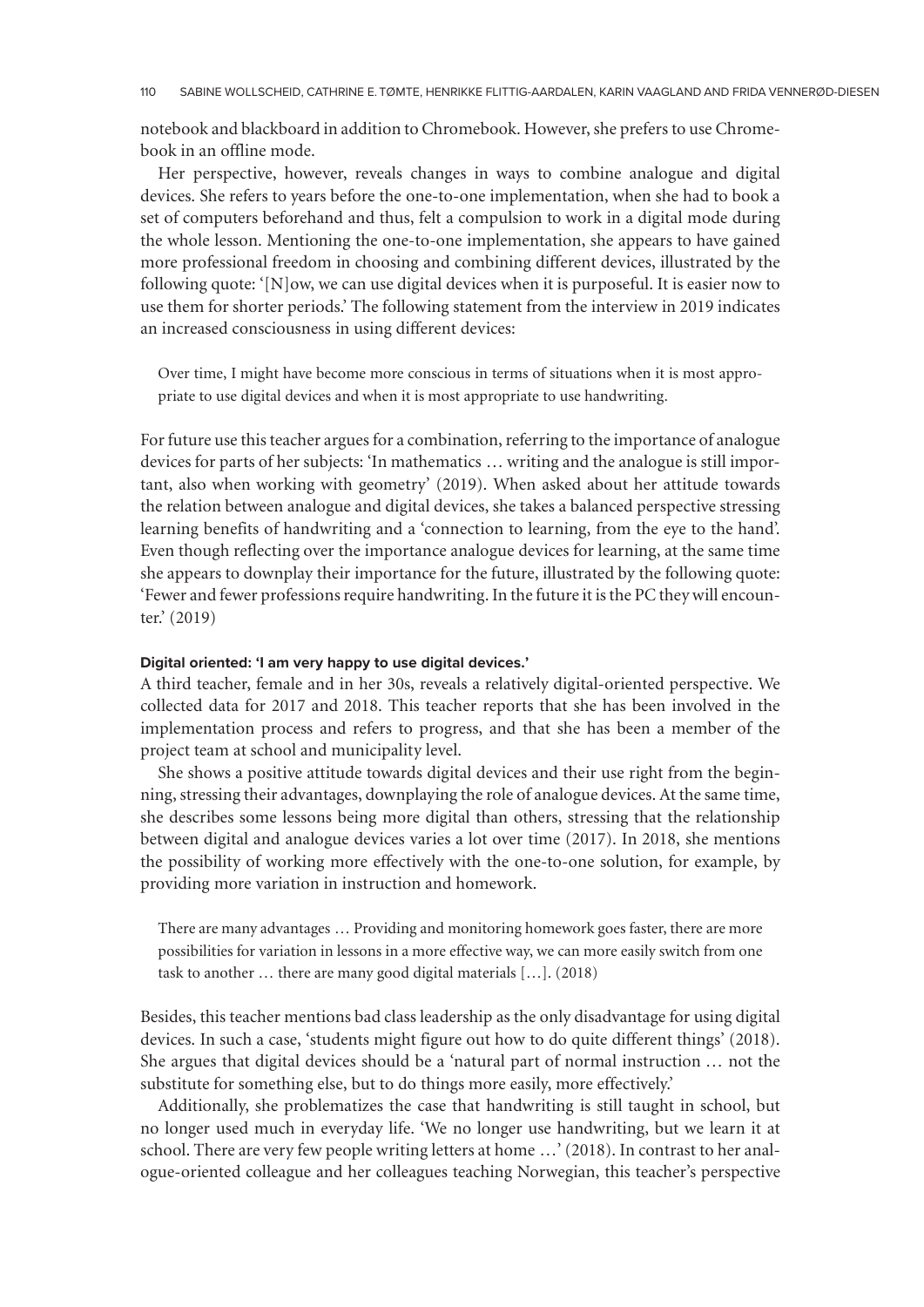is mostly positive towards the use of digital devices, illustrated by the following quotation: '[T]he future will be more digital and we will use more digital devices, both in private and professional contexts' (2018).

# **Discussion**

We studied how teachers in one lower secondary school perceived using different devices in mathematics and Norwegian, and how these patterns changed over time. In the following, we will discuss the main findings through the lens of the three theoretical perspectives that inform our study.

Drawing on the socio-cultural perspective, we explored how teachers use and combine different artefacts and express themselves when explaining their use. Digital and analogue artefacts are perceived as 'useful in combination'. Teachers in mathematics appear to have a somewhat stronger preference for analogue artefacts, such as blackboard and books, and corresponding teacher-centred teaching methods. Further, findings illustrate that digital and analogue artefacts are perceived as complementary, being creatively combined by the most professional teachers. Nuances in teacher's perspectives, their reflections about variations reflect individual preferences in media use. Digital and analogue artefacts have each a different impact on learning. While learning by reading a book in a linear way has previously focused on memorizing, the emphasis in the 21st century seems to be rather on how humans create knowledge from information. Chromebooks might support learning, but differently than analogue artefacts. How teaching, learning and technology is understood has an impact on the organization of learning situations. Teachers' reflections are therefore crucial for questions of how and which specific learning artefacts are used, and for what purpose (Säljö & Moen, 2001).

Informed by a socio-cultural perspective, we interviewed single teachers in Norwegian and mathematics, and did not interview individual students on their perception of the teacher. This means that our analyses are restricted to the teacher perspective, excluding the student perspective.

Second, we assumed that that subject epistemology has implications for a teacher's choice of learning devices. In general, teachers appear to be relatively conscious in how they use learning devices in class. Having a long history in using digital devices does not necessarily go along with a one-sided positive attitude for these. One teacher in mathematics reflects on advantages and disadvantages of digital devices, stressing the importance of student engagement. At the same time, he is the exception when referring to evidence in favour of handwriting. Similarly, a teacher in Norwegian, stresses the importance of a 'capturing story', downplaying the impact of the digital device. Another teacher in Norwegian, however, enthusiastically refers to advantages of both types of devices; her point is that it is the *purpose* that matters for choosing a device. While the first two perspectives stress the content ('story') and the importance of student engagement, the last one stresses the importance of *purposeful use* and *choice* of the device. Teachers with a balanced perspective do not seem to prefer one kind of device; they appear to integrate both in a purposeful way, influenced by their preferences and socialization. Thus, they seem to have overcome 'first' *and* 'second order barriers', that is, resistance in adopting digital devices and combining them in a creative way with analogue ones, indicating 'second order change'. Teachers with a less balanced approach reflected less on *how* they utilize digital devices. Digital devices were used in a rather traditional way, such as reading on a screen (online) instead of reading on paper (offline). The pattern of these teachers indicates just 'first order change'; they do the same activities using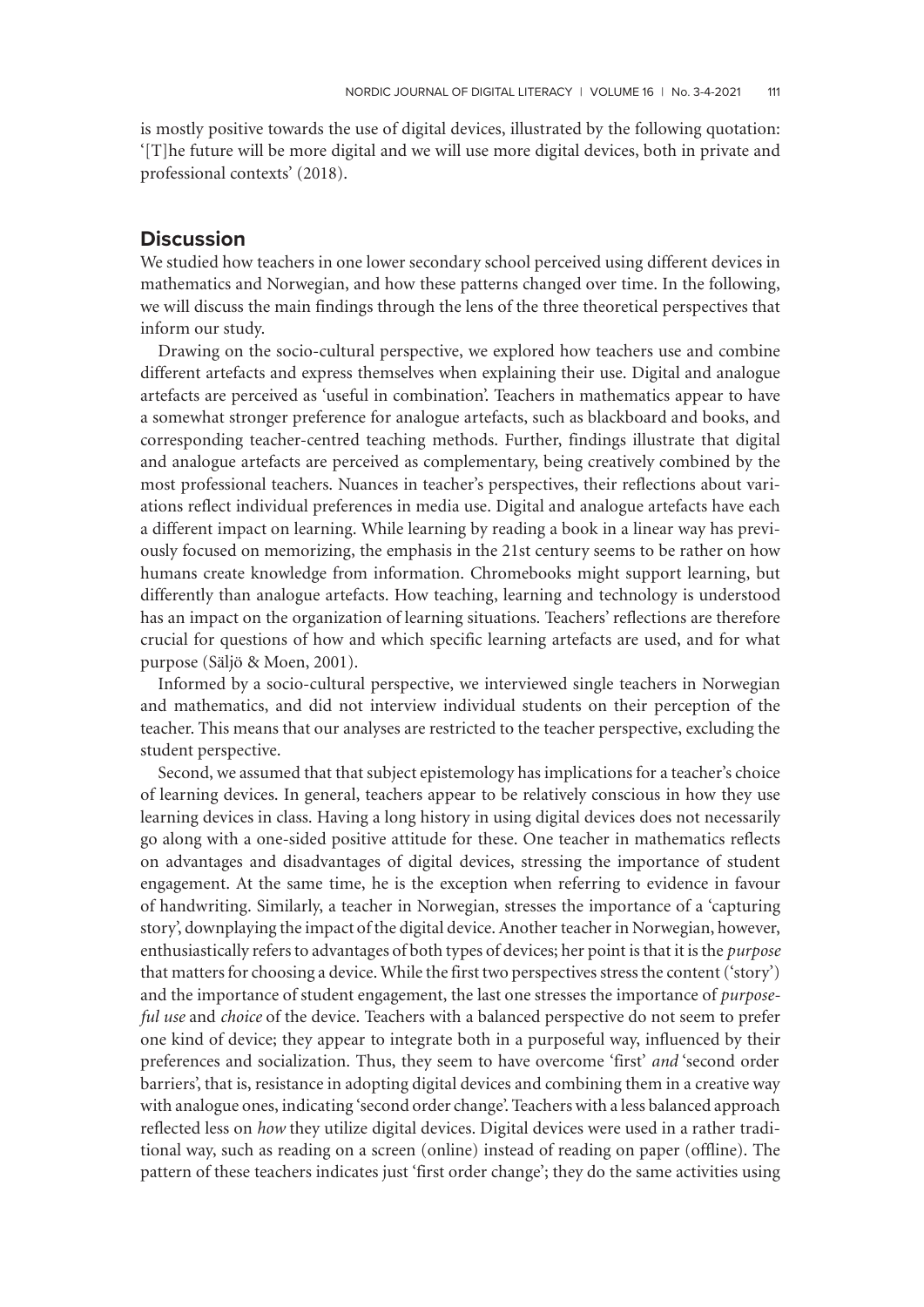a new technology. Two teachers with a digital-oriented perspective seem to lack some more profound experience in teaching over time. Besides, our data show that the younger teachers might have a less sceptical attitude towards digital devices, indicating an age gap. Research has shown that teacher education in Norway provides students with limited knowledge in teaching with digital devices, whereas for years, large efforts have been made to raise awareness and skills for in-service teachers on that matter (Tømte, 2013). In sum, findings reveal that the purpose for choosing a device matters, along with pedagogical beliefs and individual preferences.

Teachers in Norwegian seem to acknowledge the possibility of using the Chromebook for different writing tasks and searching for information, while at the same time appreciating advantages of handwriting and paper books (see also Igland, Skaftung & Husebø, 2019). For mathematics, the teacher with the longest experience in ICT refers to evidence on the advantages of handwriting for learning. Thus, teachers in Norwegian might, to a greater degree, take on a socio-cultural perspective (Säljö & Moen, 2001; Vygotsky, 1978), choosing more student-centred strategies, for example by using artefacts such as student presentations or multi-modal texts, while those in mathematics to a greater degree might support a cognitive-psychological (Graham & Harris, 2006), teacher-oriented learning perspective, using artefacts such as a blackboard and workbooks. (see also: Siddiq, Scherer, & Tondeur, 2016). Teachers in this study still reveal an identity characterized by high autonomy and varied preference for teaching devices. Similar to teachers with a balanced perspective, McCulloch, Hollebrands, Lee, Harrison, and Mutlu (2018) found among young teachers of mathematics at secondary level in the US that many used technology only when they felt it was appropriate for a given topic, in alignment with their instructional goals.

Finally, we explored how teachers' use of learning devices is framed by their own socialization and individual preferences and opportunities for professional development. Teachers appear to vary in their enthusiasm about using new devices. Digital-oriented teachers appear to have a more positive attitude to digital devices; they might refer to their role as an ICT supervisor and be younger than those who seem to be more reluctant. However, teachers who have been using Chromebook in class for a long time might not have integrated it in an adequate pedagogic-didactic way, in accordance with the subject. Our data provide some teacher reflections about changing consciousness over time in using Chromebook, and in combination with analogue devices. At the same time, it is difficult to draw conclusions about change over time, as our study was conducted at only three points in time.

# **Concluding remarks**

Our study identified reflective teachers, who refer to purposeful use of digital and analogue devices, with some variation. However, despite our findings showing similarities on a structural level, they show differences for the two subjects, with mathematics teachers applying a more analogue user pattern (see also: Egeberg, Hultin, & Berge, 2016).

How individual teachers combine different types of artefacts for achieving variation, and which type dominates, might also depend on the teaching situation and teacher characteristics. Combining data on teacher perspectives and use of devices, we get a more valid picture of the actual phenomenon of how analogue and digital devices are used by teachers in mathematics and Norwegian. We find indications of first-order changes for teachers in mathematics and less experienced teachers, and of second-order changes for teachers in Norwegian and more experienced teachers; this is a strength of our study.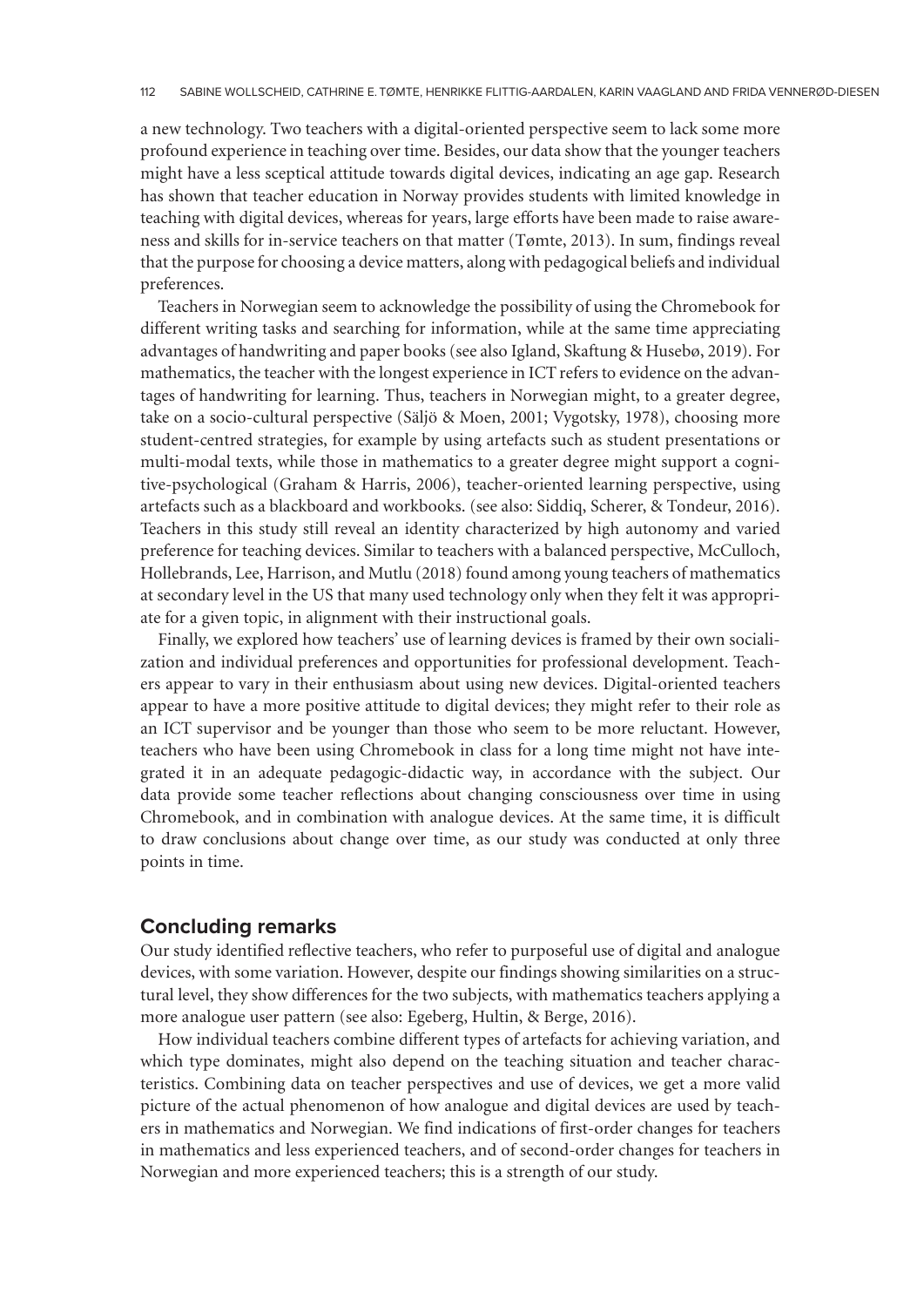## Limitations and implications

Limited to the context to one school, we cannot generalize our findings to a larger teacher population at lower secondary school level. Thus, our findings represent illustrative examples of teachers in Norwegian and mathematics that combine the use of analogue and digital devices in a various way at different point in time. Additionally, informed by a socio-cultural perspective, we interviewed teachers in Norwegian and mathematics and did not interview individual students on their perception of the teacher. This means that our analyses are limited to the teacher perspective.

Additional research could investigate how students with different backgrounds (e.g., age, gender) perceive learning with analogue and digital devices, and how their experience might differ from that of their teachers. Teachers revealed different views of learning, as something purposeful, useful and efficient with respect to the future, related to extrinsic motivation (Ryan & Deci, 2000). Further research might investigate connections between teachers' views of learning and ways of using analogue and digital devices. Finally, our study is embedded in a country context, characterized as 'early adopting'. Further studies might replicate it in a different context, for example, in a country described as an 'early or late majority' in implementing new devices for learning in school.

# **References**

- Becher, T., & Trowler, P. (1989). *Academic Tribes and Territories*. Buckingham, Society for Research into Higher Education Open University Press.
- Beckman, K., Bennett, S., & Lockyer, L. (2014). Understanding students' use and value of technology for learning. *Learning, Media and Technology, 39*(3), 346-367. [https://doi.org/10.1080/](https://doi.org/10.1080/17439884.2013.878353) [17439884.2013.878353](https://doi.org/10.1080/17439884.2013.878353)
- Blömeke, S., & Olsen, R. V. (2019). Consistency of results regarding teacher effects across subjects, school levels, outcomes and countries. *Teaching and Teacher Education, 77*, 170-182. <https://doi.org/10.1016/j.tate.2018.09.018>
- Braun, V., & Clarke, V. (2006). Using thematic analysis in psychology. *Qualitative research in psychology., 3*(2), 77-101. <https://doi.org/10.1191/1478088706qp063oa>
- Doron, E., & Spektor-Levy, O. (2018). Transformations in Teachers' Views in One-to-One Classes – Longitudinal Case Studies. *Technology, Knowledge and Learning*, 1-24. [https://doi.org/10.1007/](https://doi.org/10.1007/s10758-017-9349-5) [s10758-017-9349-5](https://doi.org/10.1007/s10758-017-9349-5)
- Egeberg, G., Hultin, H., & Berge, O. (2016). *Monitor skole 2016. Skolens digitale tilstand*. Oslo.
- Elstad, E. (Ed.) (2016b). *Educational Technology and Polycontextual Bridging*. Sense.
- Eshet-Alkali, Y., & Amichai-Hamburger. (2004). Experiements in digital literacy. *Cyberpsychology and Behavior, 7*, 421-429. <https://doi.org/10.1089/cpb.2004.7.421>
- Genlott, A. A., Grönlund, Å., & Viberg, O. (2019). Disseminating digital innovation in school – leading second-order educational change. *Education and Information Technologies*. 24, 3021-3039. <https://doi.org/10.1007/s10639-019-09908-0>
- Gilje, Ø., Ingulfsen, L., Dolonen, J. A., Furberg, A., Rasmussen, I., Kluge, A., … Skarpaas, K. G. (2016). *Med ARK&APP. Bruk av læremidler og ressurser for læring på tvers av arbeidsformer*. [With ARK & APP]. Universitet i Oslo.
- Goodson, I. (2014). Investigating the life and work of teachers. *Eesti Haridusteaduste Ajakiri, 2*(2), 28-47. <https://doi.org/10.12697/eha.2014.2.2.02b>
- Graham, S., & Harris, K. R. (2006). Strategy instruction and the teaching of writing. A meta-analysis. In C. A. MacArthur, S. Graham, & J. Fitzgerald (Eds.), *Handbook of writing research* (pp. 187-207). The Guilford Press.